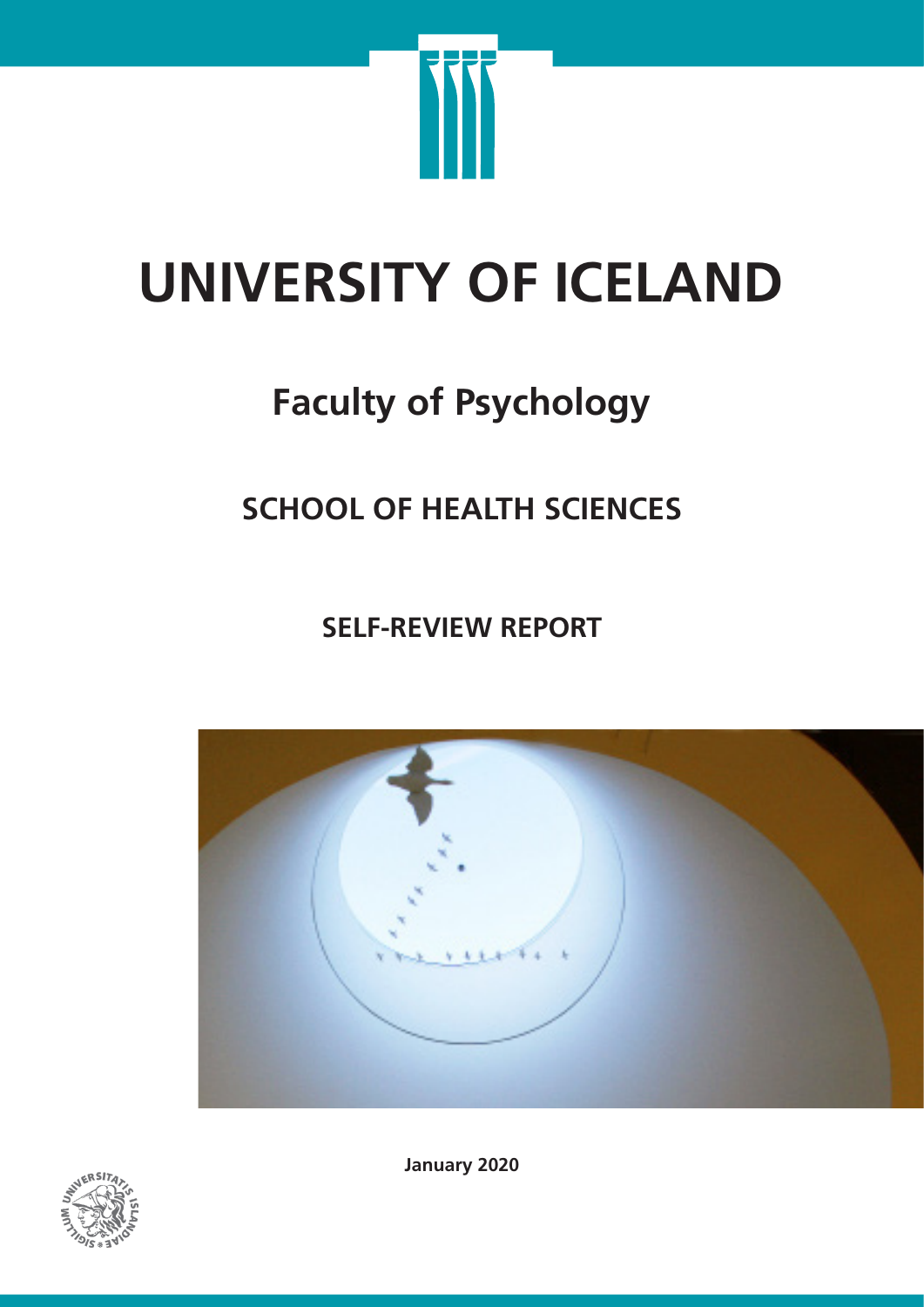

### **UNIVERSITY OF ICELAND**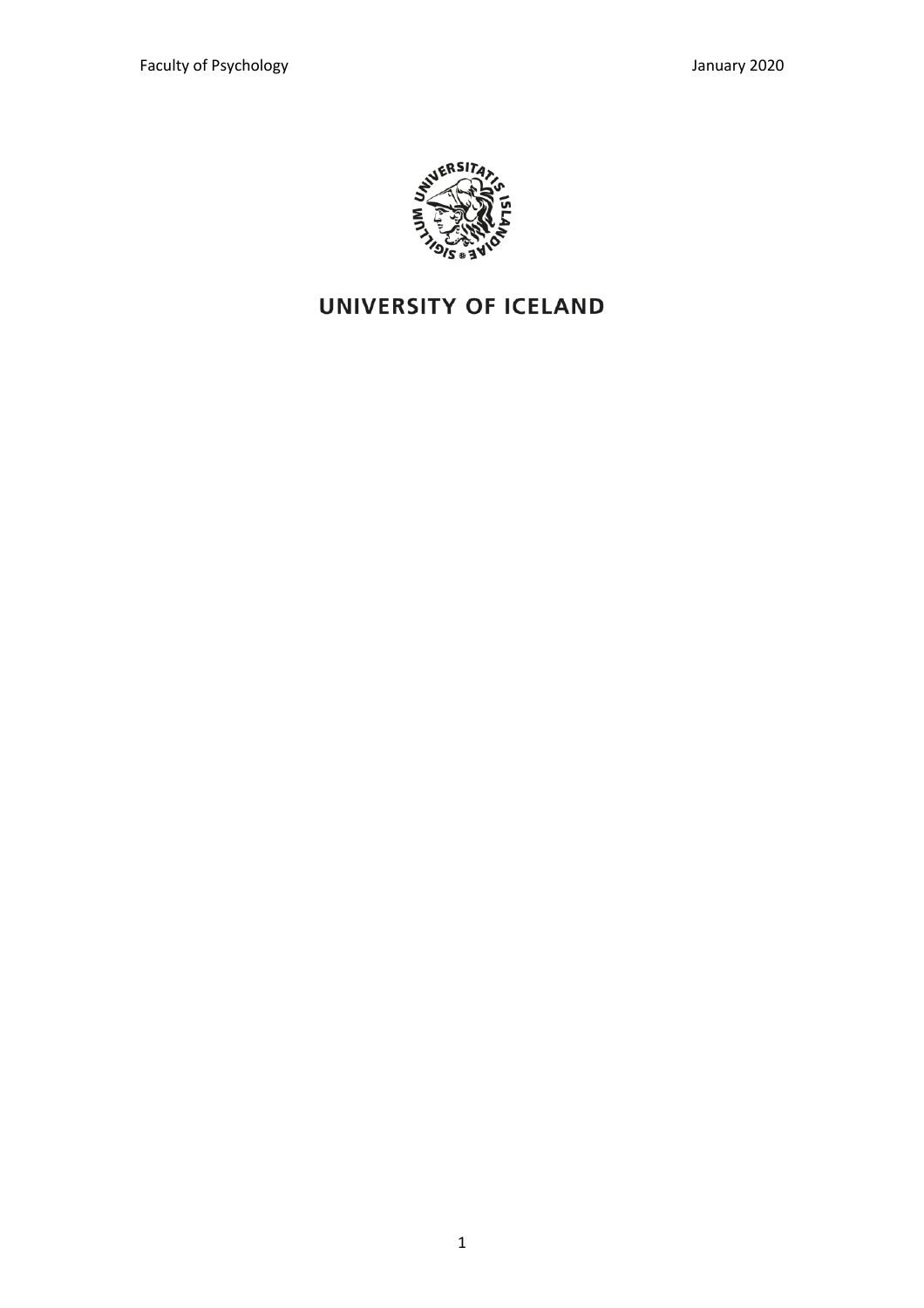#### **Introduction**

This report is an abstract of the Self-Review Report of the Faculty of Psychology at the School of Health Sciences, University of Iceland and is intended for public disclosure at the University's website.

In accordance with the Icelandic Quality Enhancement Framework at the University level in Iceland and the University of Iceland's Guidelines for the organization, schedule and process of institution-led review of faculties and interdisciplinary programmes, the Faculty of Psychology (henceforth the Faculty), School of Health Sciences (the School), University of Iceland (the University), carried out self-evaluation during the autumn semester of 2019. The results are presented in this report. A self-evaluation committee was established in June 2019 and meetings were held during fall of 2019.

The committee members were:

- 1. Dr. Daníel Þór Ólason Professor and Head of Faculty
- 2. Dr. Urður Njarðvík Professor and Vice Head of Faculty
- 3. Dr. Ragnar Pétur Ólafsson Associate Professor and programme coordinator for MS in clinical psychology.
- 4. Dr. Fanney Þórsdóttir Associate Professor and programme coordinator for MS in quantitative psychology.
- 5. Hrafnkatla Agnarsdóttir 2<sup>nd</sup> year MS-student in clinical psychology
- 6. María Lovísa Breiðdal 3rd year BS student
- 7. Hákon Sigursteinsson graduate of the Faculty and managing director of Child Protection Agency of Reykjavík
- 8. Ingiríður Þórisdóttir, departmental office director, committee secretary.

At the end of January 2019, the Faculty of Psychology received a visit from Áslaug Helgadóttir, director of quality management who introduced the self-review process. A first step in the self-review work was made in March and April of 2019, when the Faculty, with expert assistance from the staff at the Centre for Teaching and Learning, fully revised the learning outcomes of all study programmes and courses. In June, the Faculty committee had a short meeting with the Quality Committee of the University Council where the work ahead was discussed. On  $14<sup>th</sup>$  of August 2019 the Faculty committee held its first meeting, completed a time schedule for the work ahead and discussed necessary additional data collection needed for the self-evaluation. Three international external reviewers from three different fields of Health sciences, including psychology (primary reviewer) reviewed the process of the selfevaluation work and the Faculty during the first week of October 2019.

The Self-Review Report is divided into three main parts. It firstly describes in detail the main Faculty characteristics including human resources, management structure, finance and short summary of students and study programmes. The faculties academic vision for both teaching and research is presented and local and international collaboration in teaching and research is discussed. Subsequently, student support is described. The second section includes a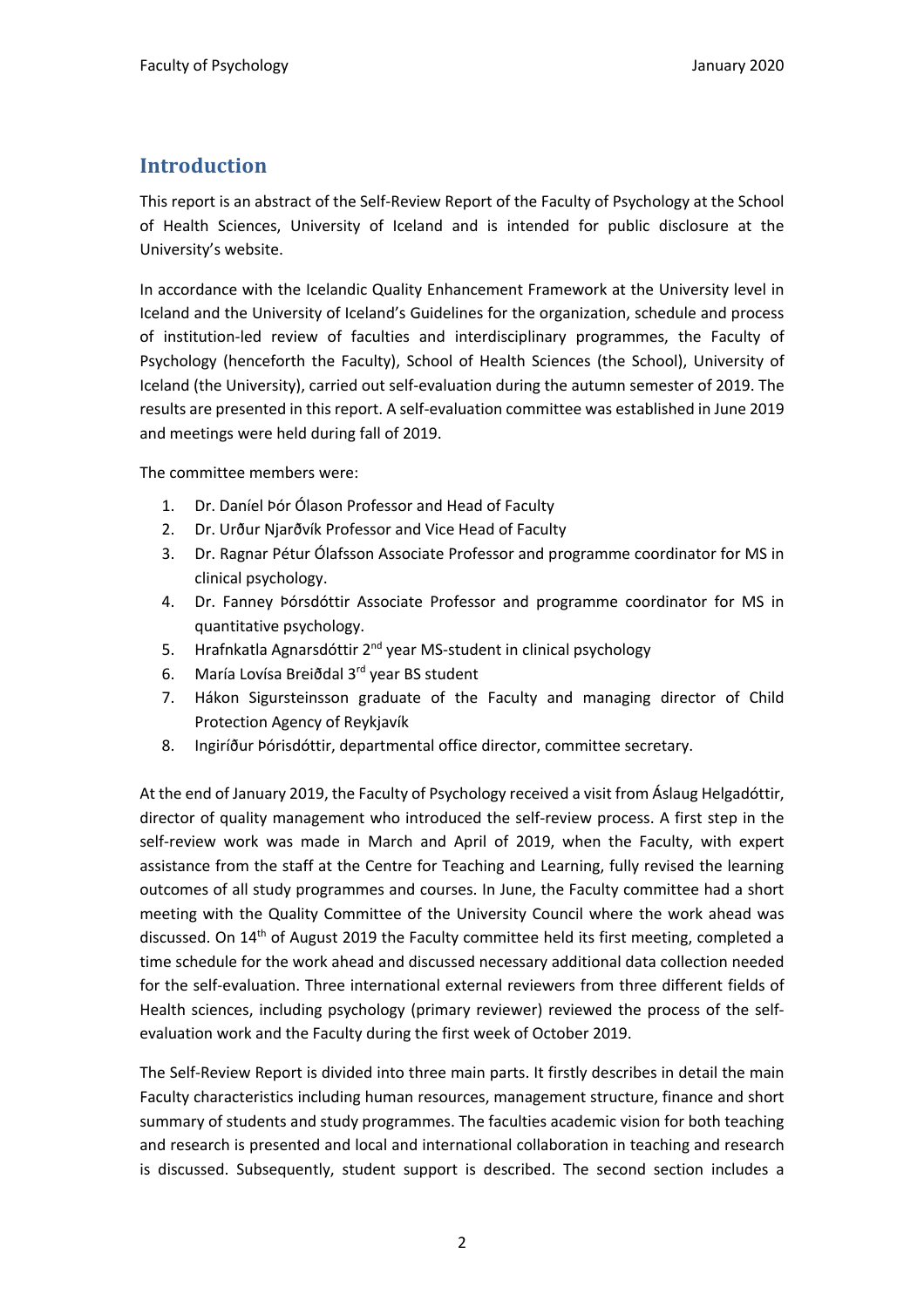thorough description of the study programmes available within the Faculty. The section is divided by academic degrees (BS, MS and PhD) and the focus was to discuss in detail the structure and content of each study programme and, to identify their strengths and weaknesses. Importantly, student opinions on each study programme was collected through student surveys, focus groups and meetings and their views are presented and discussed separately for each academic degree. The third section presents a description on lessons learned from QEF1 and to what extent the Faculty was able to implement the main projects and goals set in 2013. Subsequently, it summarizes conclusions for Faculty research and teaching and highlights the learnings made from the current self-evaluation process.

#### **Faculty Characteristics**

The Faculty of Psychology is the oldest psychology faculty in the country and the first to offer both undergraduate and graduate programmes in Psychology.

The Faculty offers six study programmes at the undergraduate and graduate levels (Appendix 1, Table 1). Apart from the now longstanding undergraduate programme and clinical graduate programme, the department commenced in 2017 a new MS in Applied Psychology, offering at first three different study specialities: MS in Quantitative psychology, MS in School and Development psychology and MS in Community and Health psychology (changed to Community and Environment psychology in 2019). In 2018, the Clinical Psychology programme was added for practical and professional reasons as the fourth speciality within the MS of applied psychology. The first PhD students in psychology were enrolled in 2007 and there has been a steady increase in the number of students entering the programme since.

Faculty staff is 22 in total, in 18.8 full time equivalent (FTE) positions (Appendix 1, Table 2). The current number of Faculty positions is 19 in 16.4 FTEs: one is director of the Faculty's Student Psychology Clinic, two are in 50% semi-retired positions, two are adjunct lecturers in 50% positions and one is employed 60% as Pro-rector at the University. The gender ratio within the Faculty has improved through the years for permanent staff as we have now 11 men (FTEs= 8.49) and 8 women (FTEs= 6.90). The Faculty is equally balanced with experienced and less experienced teaching staff. The Faculty enjoys a stable, committed faculty with almost zero job turnover rates as retirement is the main cause for leaving the Faculty.

The Faculty is, in terms of undergraduate student number, one of the larger faculties within the University with an average of about 500 undergraduate students over the last four years (Appendix 1, Table 3). The progress of students through the BS programme is quite satisfactory, with about 81% of those who fulfil the  $2^{nd}$  term requirements continuing their studies. The numbers for the MS programme are satisfactory, the retention rates are 99% and the completion rate for the clinical programme is 100%. The doctoral programme is relatively new for the Faculty and there has been a healthy increase in number of students entering the programme over the last 10 years. Completion rate is acceptable and in congruence with the completion rate of the University.

As of last academic year (2018-2019) the total number of students within the Faculty was 611; 528 undergraduate students, 67 master's students and 16 PhD students.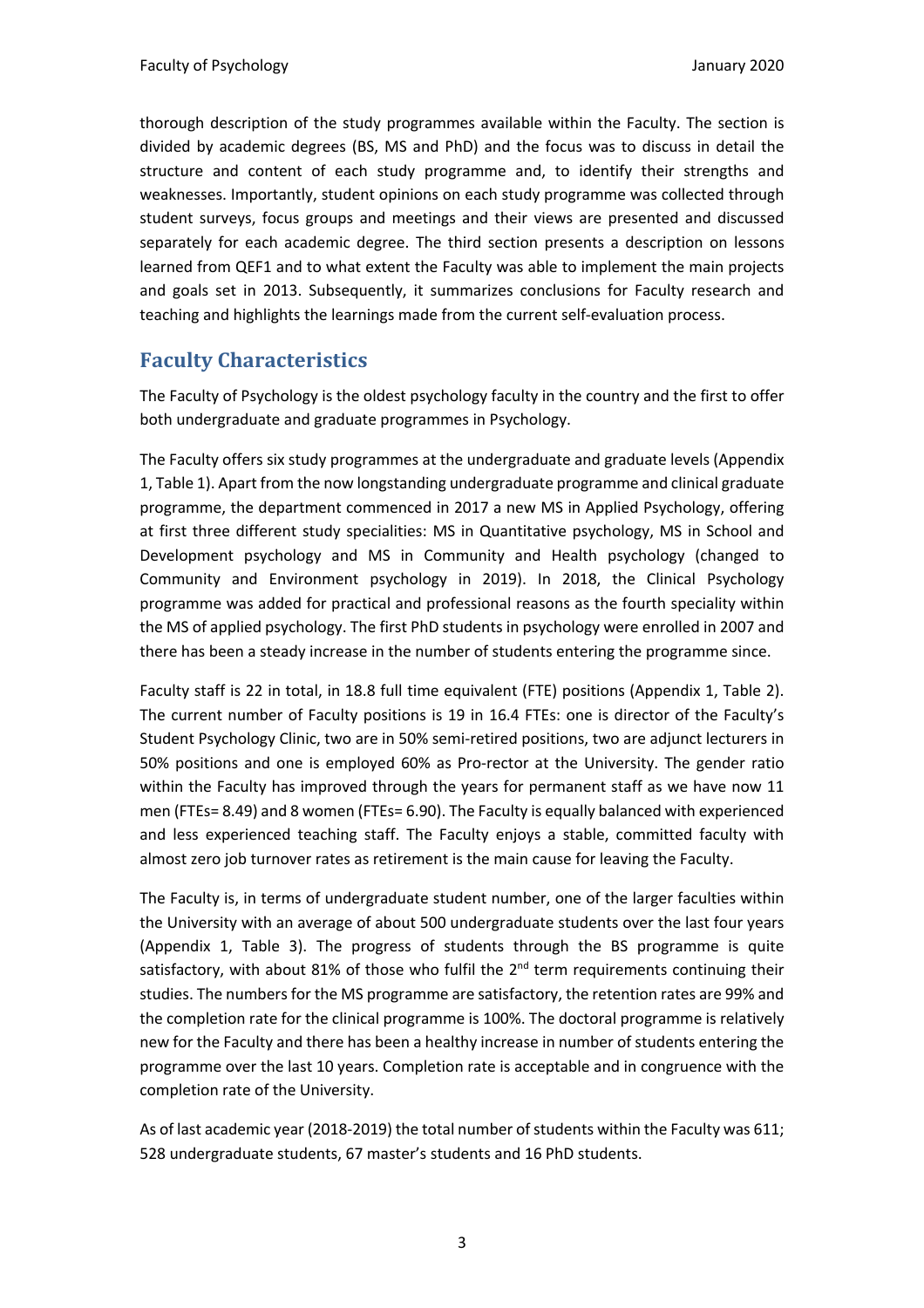## **Summary and Main Conclusions for the Faculty**

#### Lessons learned from OEF1

Overall, the Faculty has made considerable progress since the last review and has implemented several of the projects and goals set in the 2013 review.

#### *a) In terms of Faculty key projects and goals the following applies:*

The Faculty has seen some improvement in number of Faculty members. One faculty member who was in 50% semi-retired position fully retired and two have gone on to 50% semi-retired positions. Three new faculty members were hired and in the fall of 2013 the director for the psychology student clinic was hired. Thus, there is some improvement by 1.5 FTEs in academic positions but that has not had the desired effects on the teacher/student ratio. The Faculty intends to hire a new faculty member in 2020.

The Faculty has observed closely the experience of entrance exams within other faculties with high number of students and, based on that observation, the Faculty decided not to proceed with the entrance exams. There were concerns about the usefulness and validity of these entrance exams and they seem demotivating for prospective students. Further, funding issues for the BS programme is certainly also an obstacle for any revision leading to fewer students in the undergraduate programme

The first edition of a Faculty handbook on teaching was written in 2014 and subsequently revised in 2015. The Faculty intends to further revise and update the Handbook in 2020. The Faculty has not been able to secure increased funds for lab-work and research training for the BS programme but with the inclusion of the Clinical psychology programme in funding category 3, the prospects are more positive for clinical training.

#### *b) In terms of the BS programme key projects and goals the following applies:*

Most if not all core courses have teaching assistants for laboratory projects and discussion groups which is generally well received by students. The desired effect of increasing student feedback and teacher-student interactions in the programme is still not on acceptable levels probably resulting from the fact that the teacher/student ratio remains too high.

The Faculty has increased the flexibility within the programme, both by streamlining the 120 and 60 ECTS programmes and by allowing students to take either a smaller BS thesis (10 ECTS) or to take elective courses from a wide range of University courses instead of a final project. Several students have taken this route to graduation.

A special committee for the BS programme was established in 2014 and the role of student ombudsman with a seat on Faculty board was also established in 2014. This has worked well, and the student ombudsman is active in bringing students' concerns about the programme to the Faculty's attention.

c) In terms of the Master's programme's key projects and goals the following applies:

The administration of the MS in clinical psychology was delegated to a special graduate committee that reports to the Faculty board and important steps were taken in revising the clinical psychology programme was taken in 2013 and took effect in the fall of 2014. A part of this revision was to increase the clinical training hours within the newly established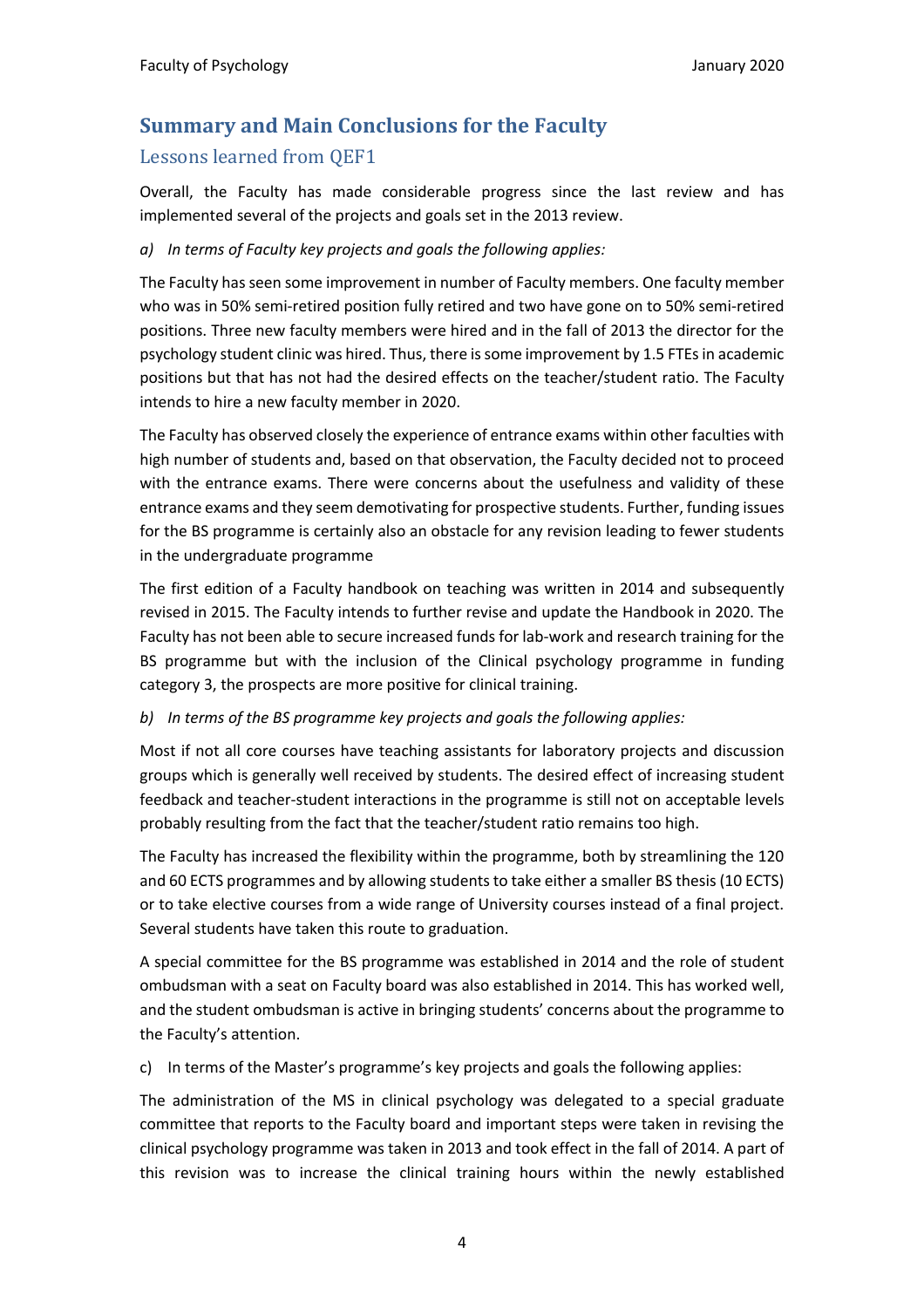Psychology student clinic, and this has now been realized. The clinic provides valuable services to the University community and has been well received. This, among other factors, has improved the image of the Faculty of Psychology within the University central administration and within the university student community.

The negotiations with the University Hospital on a cooperative contract for clinical training is still in progress, but students receive training there under supervision of experienced clinical psychologists. A seminar for final-project work is held every spring and the number of in-house projects is acceptable.

Finally, the goal of developing new master's programme in Applied psychology was realized in 2016 and the first students from the programme graduated in the spring of 2019.

#### Teaching and Learning

The Faculty operates ambitious and efficient study programmes including an undergraduate programme, a master's programme and a PhD programme. The Faculty has set in its Faculty handbook a teaching policy with clear goals for creating a culture of positive learning environment. The Faculty realizes that this is best achieved in a cooperation with students and the Faculty will continue to further develop its teaching policy to improve the educational experience of students in both undergraduate and graduate programmes.

The Faculty has recently revised the learning outcomes for all its courses and degree programmes. The Faculty intends to map the learning outcomes for courses to the programmes' learning outcomes during the academic year 2019 to 2020 and make necessary changes and amendments. The Faculty also receives annually surveys of BS, MS, PhD and graduated students and the Faculty annually reviews the course evaluations with student representatives and in employee interviews.

The Faculty has generated an action plan (see Appendix 2) that includes the main concerns raised by students in the undergraduate and graduate programmes. The Faculty intends to streamline and improve the efficiency of information flow from Faculty to BS students and make an effort to coordinate the workload between courses, mid-term exams and project delivery dates.

The Faculty continues to develop the MS in Applied psychology and look for ways to increase the number of courses available within different specialities. The Faculty has recently received financial support from the School of Health Sciences for a two-year Post-doc position and the person accepting this position will be expected to develop in cooperation with faculty members, a new master's programme in Perception and Cognitive science. All courses in the new master's programme will be taught in English to offer foreign students the possibility to apply to the programme and to facilitate exchange student cooperation with other universities. Further, in cooperation with the School of Education a new Diploma in the studies of behaviour analysis has been developed and will start in the fall of 2020.

The Faculty intends to develop further the student psychology clinic and will, in cooperation with the Icelandic Psychology Society, start discussions with the Ministry of Education, Science and Culture regarding the extended internship in the field. The Faculty will continue to seek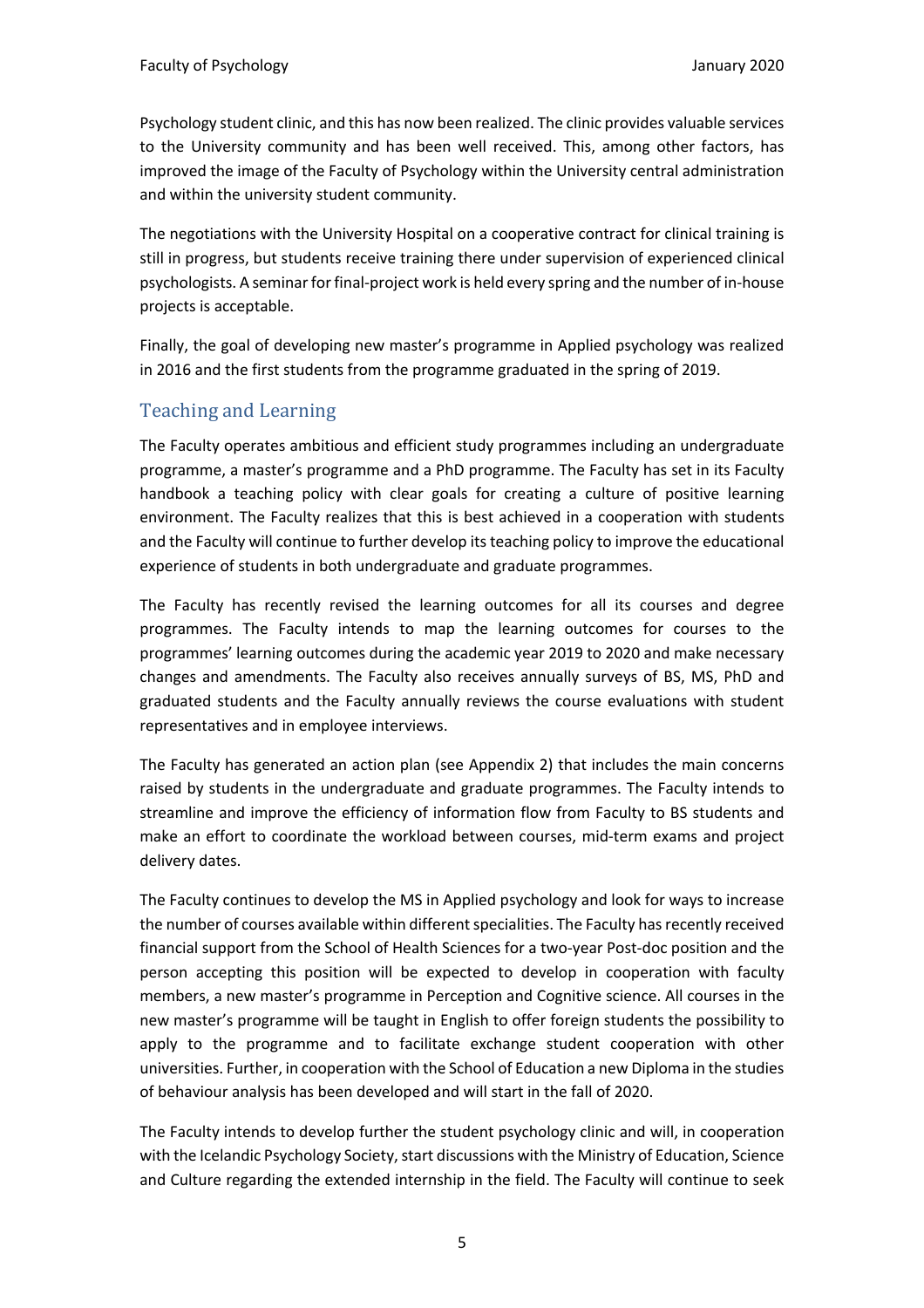ways to strengthen the already promising PhD programme and look for ways to increase the percentage of fully funded PhD students.

#### Management of Research

The Faculty of Psychology has not written a research policy or defined any specific or general research strategies for the Faculty. It has also not monitored its progress in any formal way in terms of research output or impact. However, that does not mean that the Faculty has not paid any attention to research goals or impact. On the contrary, faculty members publish regularly in international journals, collaborate with international faculty members and researchers in many countries and their research has had an important role in several spheres of life and in promoting professional practice within the psychological community in Iceland. The Faculty also strongly supports the broad University policy on free pursuit of knowledge and scientific research that meets stringent ethical standards.

The research within the Faculty is diverse and varies between faculty members, often depending on available research time and external funding. Although there is a highly active research lab in Vision science the research programmes within the Faculty are to a large extent, individualized. In terms of research output (Appendix 1, Table 4), as defined and measured by the Evaluation System for Public Universities in Iceland, the Faculty is at or slightly below the averages found for both School of Health Sciences and the University. Most faculty members have research output every year, but there is a considerable variation between members, from being consistently below 10 points (one minor publication) each year to one of the highest scoring faculty member in the School of Health Sciences, with over a 100 research points every year

The Faculty acknowledges the need to generate a more formal research policy that will look onwards for opportunities to increase its research potentials. It intends to do so by: (1) enabling current faculty members to invest more time on their research projects, (2) expand into new and promising research topics through applicable recruiting and by (3) increase efforts to create strong research groups by encouraging more research cooperation between current members of Faculty and with future recruitment. Further, it is also regarded important that such a policy should continue to strengthen the already promising PhD and Masters programmes and look for ways to increase the number of applications for external funding.

#### Follow-up Processes

The implementation of the Action Plan will be a standing item on the Faculty Meetings. It will be reviewed formally every year and progress and changes formally noted in the records of the Faculty Meeting.

Faculty Head will report on the progress regularly to the School Board and to the School Dean on the status of the implementation and plans for next year, together with other relevant QA matters no later than December  $1<sup>st</sup>$  and this will be followed up in the School Board. The School Dean will subsequently make use of this report in a status report for all Faculties in the School, which will be submitted to the Quality Committee no later than January 15th. The Quality Committee writes a short report to the Rector no later than February  $1<sup>st</sup>$ , which will subsequently be discussed in a meeting between the Chair of the Quality Committee, the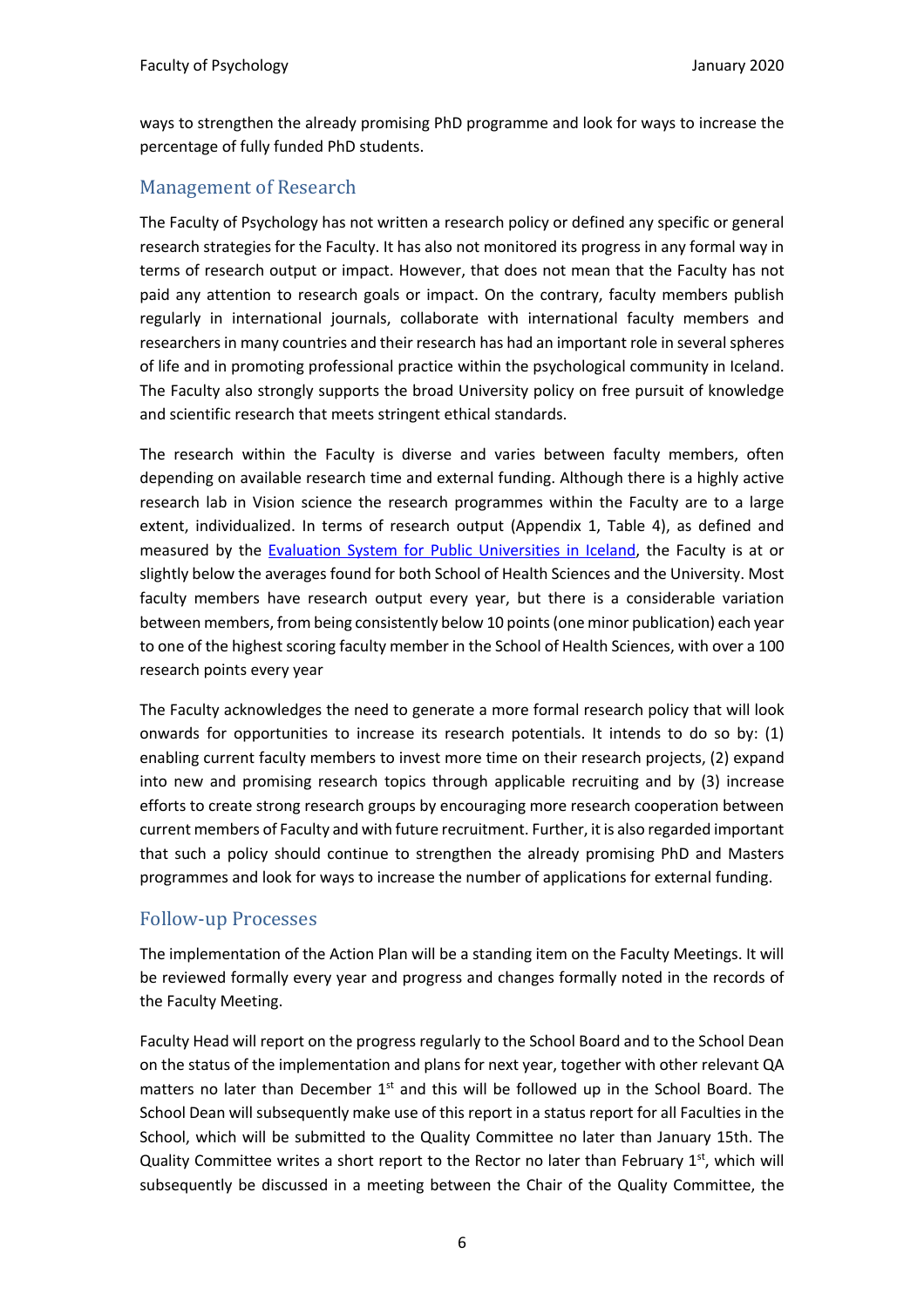Director of Quality Management and Rector, Vice-Rectors. Deans of Schools and the Managing Director of the Central Administration.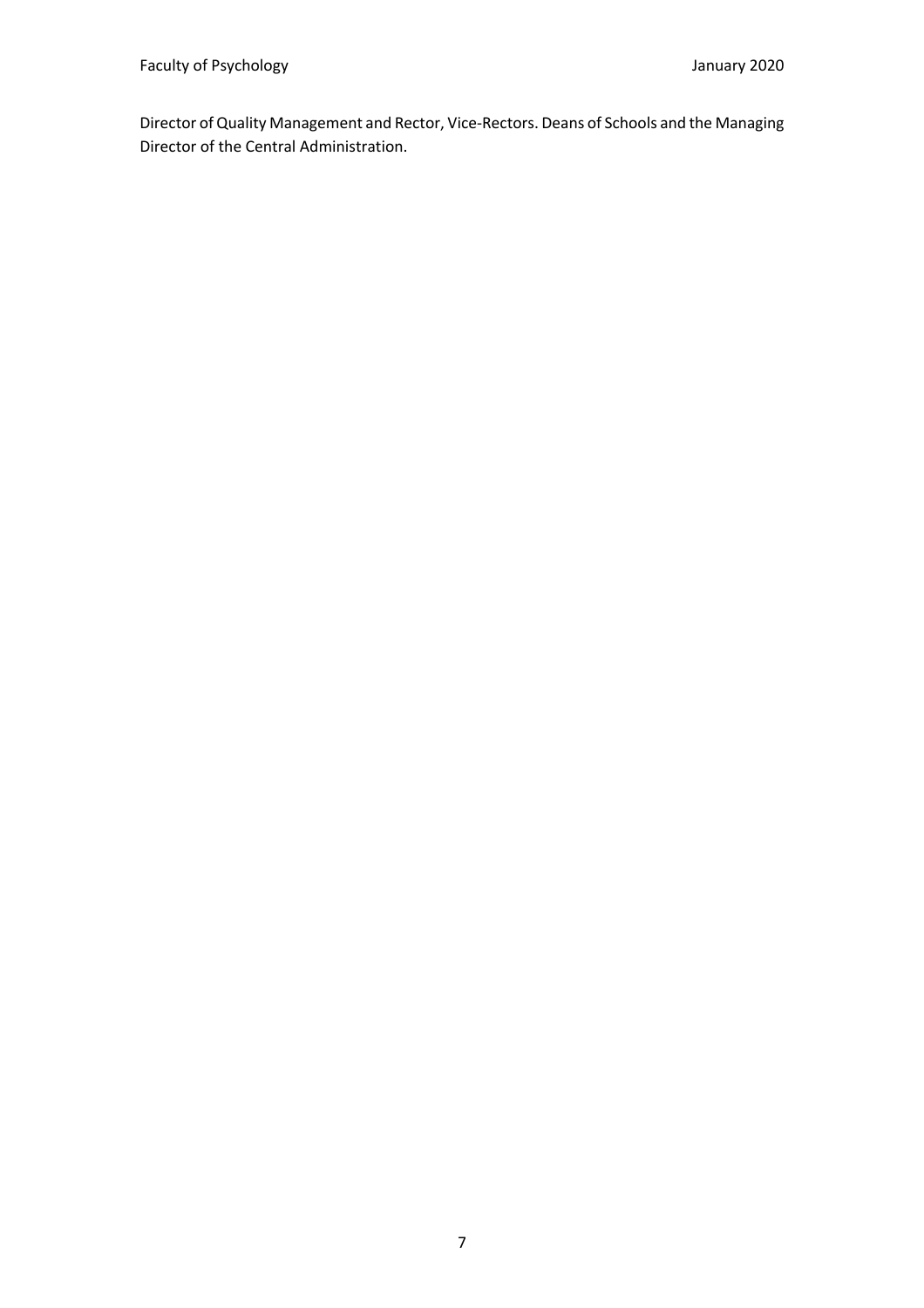#### **Appendix 1. Key Figures.**

#### **Table 1. Overview of present Study Programmes within the Faculty**

| <b>Name of Study Programme</b>   | $C$ vcle $1$ | <b>Degree</b> | <b>Credits (ECTS)</b> |
|----------------------------------|--------------|---------------|-----------------------|
| SÁL265 Psychology                | 1.2          | BS            | 180                   |
| SÁL267 Psychology (with a minor) | 1.2          | BS            | 120                   |
| SÁL221 Psychology (as a minor)   | 1.2          | BS            | 60                    |
| SAL444 Applied Psychology        | 2.2          | <b>MS</b>     | 120                   |
| SÁL441 Psychology (research)     | 2.2          | <b>MS</b>     | 120                   |
| SAL561 Psychology                | 3            | PhD           | 180                   |

<sup>1</sup> See National Qualification Framework for Higher Education No. 530/2011.

#### **Table 2. Faculty members as of 1 March 2019 and sessional teachers 2018, number (No.) and full time-equivalent (FTE)**

|                             | <b>Men</b>     |            | Women |                          | <b>Total</b>   |       |
|-----------------------------|----------------|------------|-------|--------------------------|----------------|-------|
|                             | No.            | <b>FTE</b> | No.   | FTE.                     | No.            | FTE.  |
| Professors                  | 7              | 6.00       | 2     | 1.40                     | 9              | 7.40  |
| <b>Associate Professors</b> | $\overline{2}$ | 2.00       | 4     | 4.00                     | 6              | 6.00  |
| <b>Assistant Professors</b> | 0              | 0.00       | 1     | 1.00                     | 1              | 1.00  |
| <b>Adjunct Lectures</b>     | 1              | 0.50       | 1     | 0.50                     | $\overline{2}$ | 1.00  |
| Director of Student clinic  | 1              | 1.00       |       | $\overline{\phantom{0}}$ | $\mathbf{1}$   | 1.00  |
| Total                       | 11             | 9.50       | 8     | 6.90                     | 19             | 16.40 |
| Sessional teachers          | 23             | 2.43       | 59    | 5.91                     | 82             | 8.34  |

#### **Table 3. Total number of students, number of entrants, retention rate for first year, and completion rate (4-year mean).**

| Programme         |              | No. of students           |                           | No. of<br>entrants <sup>3</sup> | Retention<br>rate $4$    | No. of<br>graduates | Completion<br>rate $5$ |
|-------------------|--------------|---------------------------|---------------------------|---------------------------------|--------------------------|---------------------|------------------------|
|                   | Total<br>no. | Full<br>time <sup>1</sup> | Part<br>time <sup>2</sup> |                                 |                          |                     |                        |
| BS-SÁL265/267/221 | 500          | 312                       | 147                       | 160                             | 66/81                    | 89                  | 70                     |
| MS-SÁL444         | 49           | 46                        | 3                         | 25                              | 99                       | 20                  | 100                    |
| PhD-SÁL561        | 13           | 9                         | $\overline{\phantom{0}}$  | 4                               | $\overline{\phantom{a}}$ | 1.25                | 75                     |

 $1$  > 22.5 ECTS completed. For Ph.D. students > 1 ECTS completed.

<sup>2</sup> 1-22 ECTS completed.

<sup>3</sup> For all programmes except Ph.D., no. of students completing at least one examination in first term.

<sup>4</sup> 2-year rate for diploma, 4-year rate for B.A./B.S., 3-year rate for M.A./M.S., 5-year rate for Ph.D.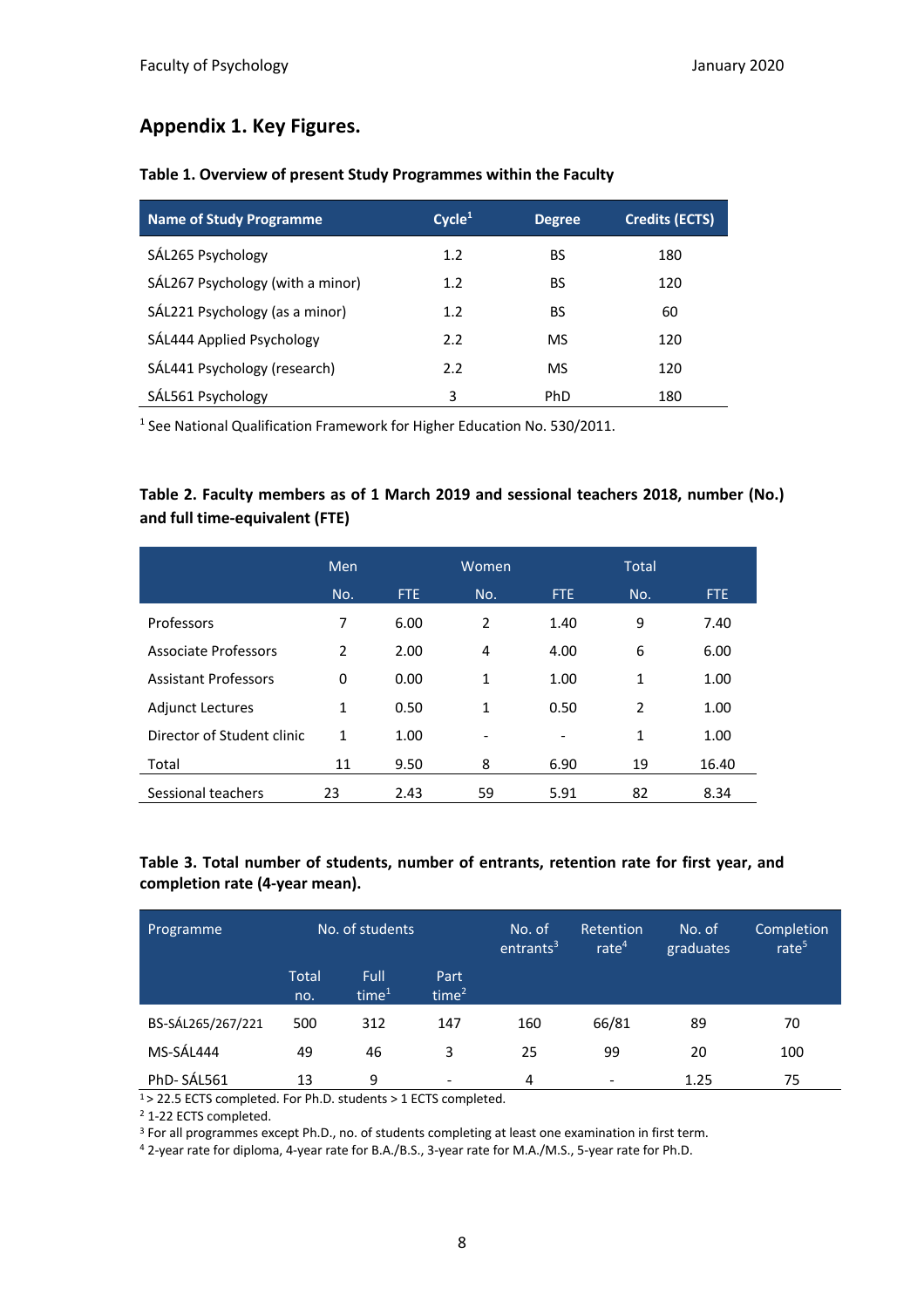**Table 4. Research output of Faculty members, based on the Evaluation System for the Public Universities in Iceland, expressed by mean total research points (A) and mean research points from peer-reviewed publications only (B) per FTE.**

|            | 2015 |      | 2016         |      |        | 2017 | 2018 |      |      | <b>Mean</b> |
|------------|------|------|--------------|------|--------|------|------|------|------|-------------|
|            | A    | B    | $\mathsf{A}$ | B.   | A      | B.   | A    | B.   | A    | B           |
| Faculty    | 32.6 | 25.0 | 31.6         | 21.8 | 29.7   | 21.9 | 32.8 | 22.7 | 31.7 | 22.9        |
| School     | 39.7 | 29.0 | 40.6         | 29.6 | - 34.7 | 24.1 | 37.7 | 27.6 | 38.2 | 27.6        |
| University | 37.1 | 20.8 | 36.5         | 24.8 | 34.5   | 22.6 | 36.8 | 25.5 | 36.2 | 23.4        |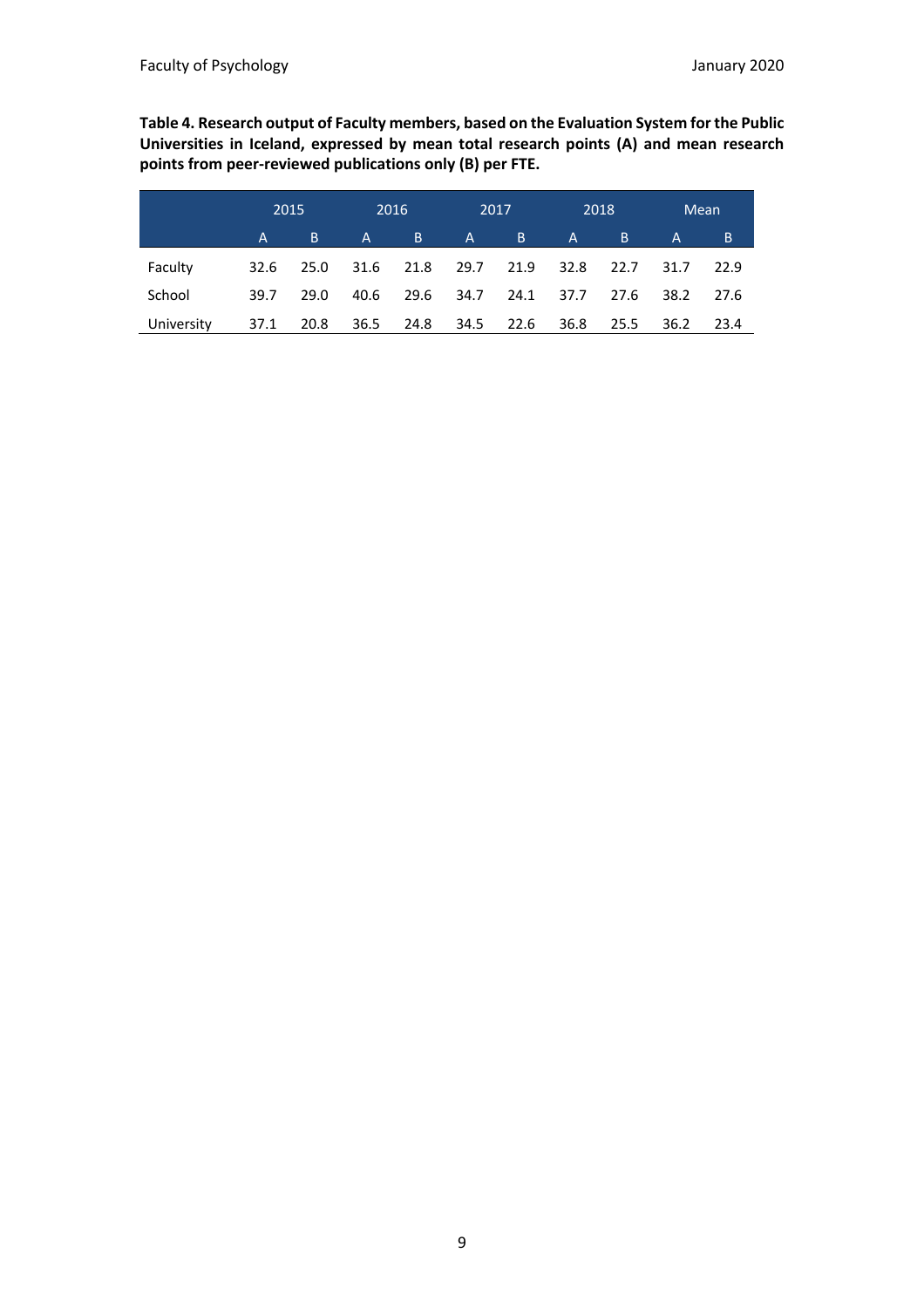### **Appendix 2. Action Plan for Teaching and Learning in QEF2**

| <b>Actions</b> | <b>How</b> | Deadlines Responsible |
|----------------|------------|-----------------------|
|                |            | party                 |

#### **1. FACULTY LEVEL**

| Ch.<br>1.2     | <b>Faculty Characteristics</b>                                                        |                                                                                                                                         |                             |                        |
|----------------|---------------------------------------------------------------------------------------|-----------------------------------------------------------------------------------------------------------------------------------------|-----------------------------|------------------------|
| 1              | New recruitment policy<br>for 2020-2027-30                                            | Appoint a recruitment<br>committee                                                                                                      | January<br>2020             | Head of Faculty        |
| $\overline{2}$ | Recruit new Faculty<br>member                                                         | Seek approval for<br>recruiting Assistant<br>professor in Psychology<br>and start recruitment if<br>permitted                           | January<br>2020             | <b>Head of Faculty</b> |
| 3              | Intake system for BS                                                                  | BS committee explores<br>and evaluates choices<br>for Student intake                                                                    | September<br>2020           | <b>BS</b> committee    |
| 4              | Funding                                                                               | Seek more funding for<br>special laboratory and<br>research training in BS                                                              | September<br>2020           | Head of Faculty        |
| 5              | National and<br>International<br>applications for<br>research grants                  | Obtain more support<br>from the support<br>services at the School<br>of Health Sciences                                                 | May 2020                    | Head of Faculty        |
| 6              | To reinforce available<br>support for research<br>activities within Faculty           | Seek approval for hiring<br>additional<br>administrative staff in<br>Faculty office                                                     | April 2020                  | <b>Head of Faculty</b> |
| 7              | Administrative load of<br>faculty members                                             | Examine the<br>administrative load of<br>faculty members and<br>distribute as evenly as<br>possible                                     | <b>June 2020</b>            | <b>Head of Faculty</b> |
| Ch.<br>1.3     | <b>Academic Vision</b>                                                                |                                                                                                                                         |                             |                        |
| 1              | Review and update the<br>teaching policy for MS<br>programme in applied<br>psychology | Develop new strategy<br>items into the Faculty<br>policy that directly<br>addresses the new<br>programme in MS in<br>applied psychology | May 2020                    | MS committee           |
| $\overline{2}$ | Improve the culture of<br>collective learning<br>community                            | Establish regular<br>special meetings with<br>undergraduate and MS<br>students to increase<br>common<br>understanding of the            | Start in<br>January<br>2020 | <b>Head of Faculty</b> |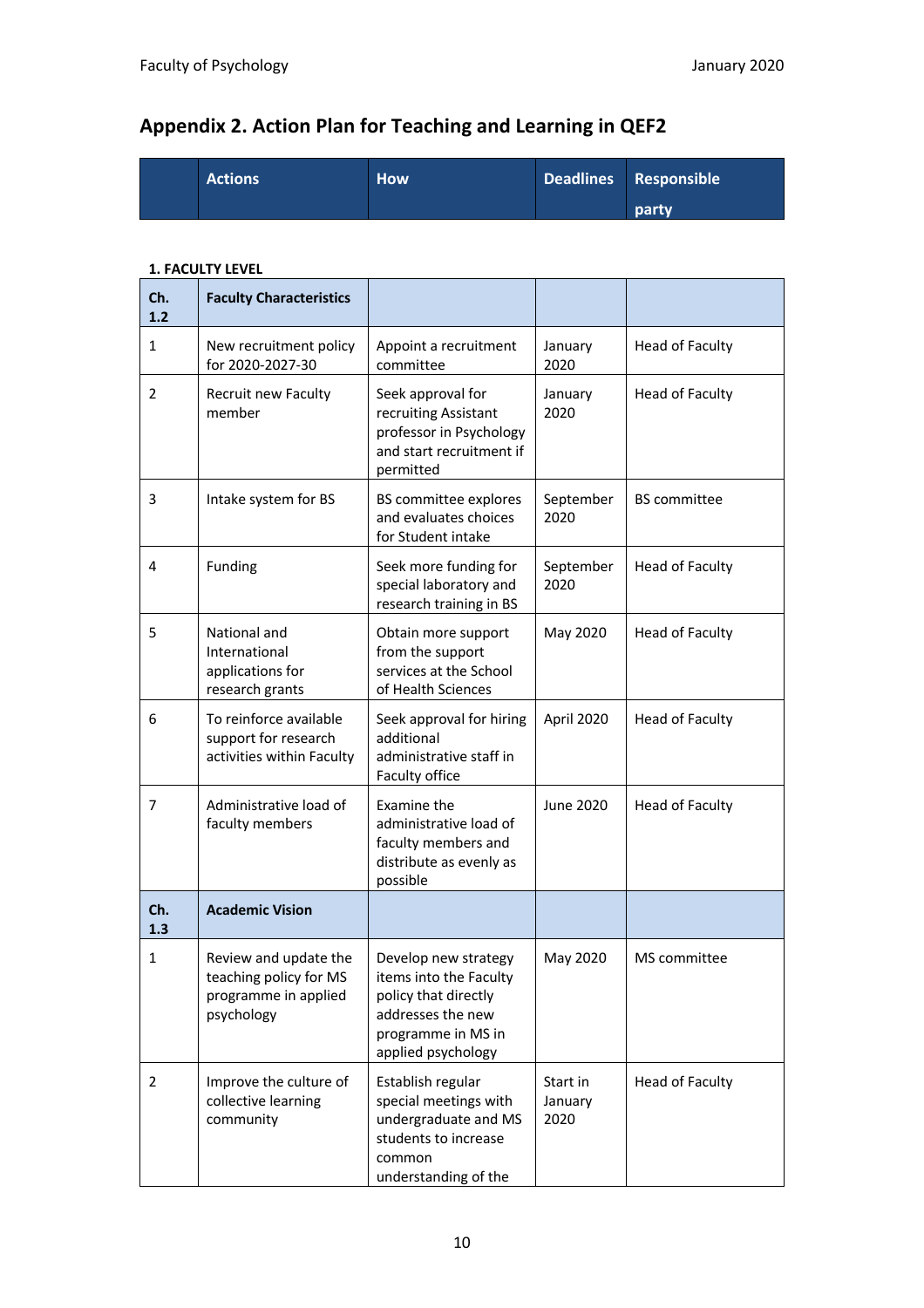|   |                                                                                                                                                               | main aims of the study<br>programmes                                                                                                                                   |                               |                                  |
|---|---------------------------------------------------------------------------------------------------------------------------------------------------------------|------------------------------------------------------------------------------------------------------------------------------------------------------------------------|-------------------------------|----------------------------------|
| 3 | Generate a sound<br>research policy that<br>includes clear strategic<br>goals to improve<br>research support for<br>grant applications and<br>research output | Appoint key Faculty<br>members in a<br>committee for the<br>writing of research<br>policy                                                                              | February<br>2020              | Head of Faculty                  |
| 4 | <b>Enhance interaction</b><br>and dialogue among the<br>faculty concerning<br>matters related to<br>teaching                                                  | Establish the "teaching"<br>quarter "as a<br>permanently scheduled<br>item in bimonthly<br>faculty meetings, to be<br>excluded only in<br>exceptional<br>circumstances | Before end<br>of year<br>2019 | Head of Faculty; BS<br>committee |
| 5 | Increase technology<br>enhanced teaching and<br>learning                                                                                                      | Seek funding to<br>support knowledge,<br>skills, technology and<br>training                                                                                            | December<br>2021              | Faculty                          |

#### **2. STUDY PROGRAMMES**

#### **SÁL265/267/221 Psychology (BS 180/120/60 ECTS)**

| $\mathbf{1}$   | <b>Examine learning</b><br>outcome of courses<br>with learning outcomes<br>of BS programme.                  | Generate a learning<br>outcome matrix for the<br><b>BS</b> programme                                                            | May 2020          | Head of Faculty/BS<br>committee       |
|----------------|--------------------------------------------------------------------------------------------------------------|---------------------------------------------------------------------------------------------------------------------------------|-------------------|---------------------------------------|
| $\overline{2}$ | Examine the feasibility<br>to record and upload all<br>lectures in courses of<br>the BS programme            | Collect evidence for the<br>usefulness of recording<br>in the literature and<br>consult the center for<br>teaching and learning | September<br>2020 | Head of Faculty/BS<br>committee       |
| 3              | Coordinate as well as<br>possible mid-term<br>exams and project<br>dates for all courses in<br>the same term | Before start of each<br>term, teachers meet<br>and coordinate their<br>syllabus schedule                                        | January<br>2020   | <b>BS</b> committee/Faculty<br>Office |
| 4              | Check assessment<br>methods of courses for<br>homogeneity (overuse<br>of Multiple-choice<br>questions)       | Use the learning<br>outcome matrix to<br>evaluate assessment<br>methods                                                         | May 2020          | Head of Faculty/BS<br>committee       |
| 5              | Examine teaching<br>practices and the<br>availability of practical<br>and discussion tutorials               | Use the learning<br>outcome matrix to<br>evaluate<br>laboratory/discussion<br>groups for each course                            | May 2020          | Head of Faculty/BS<br>committee       |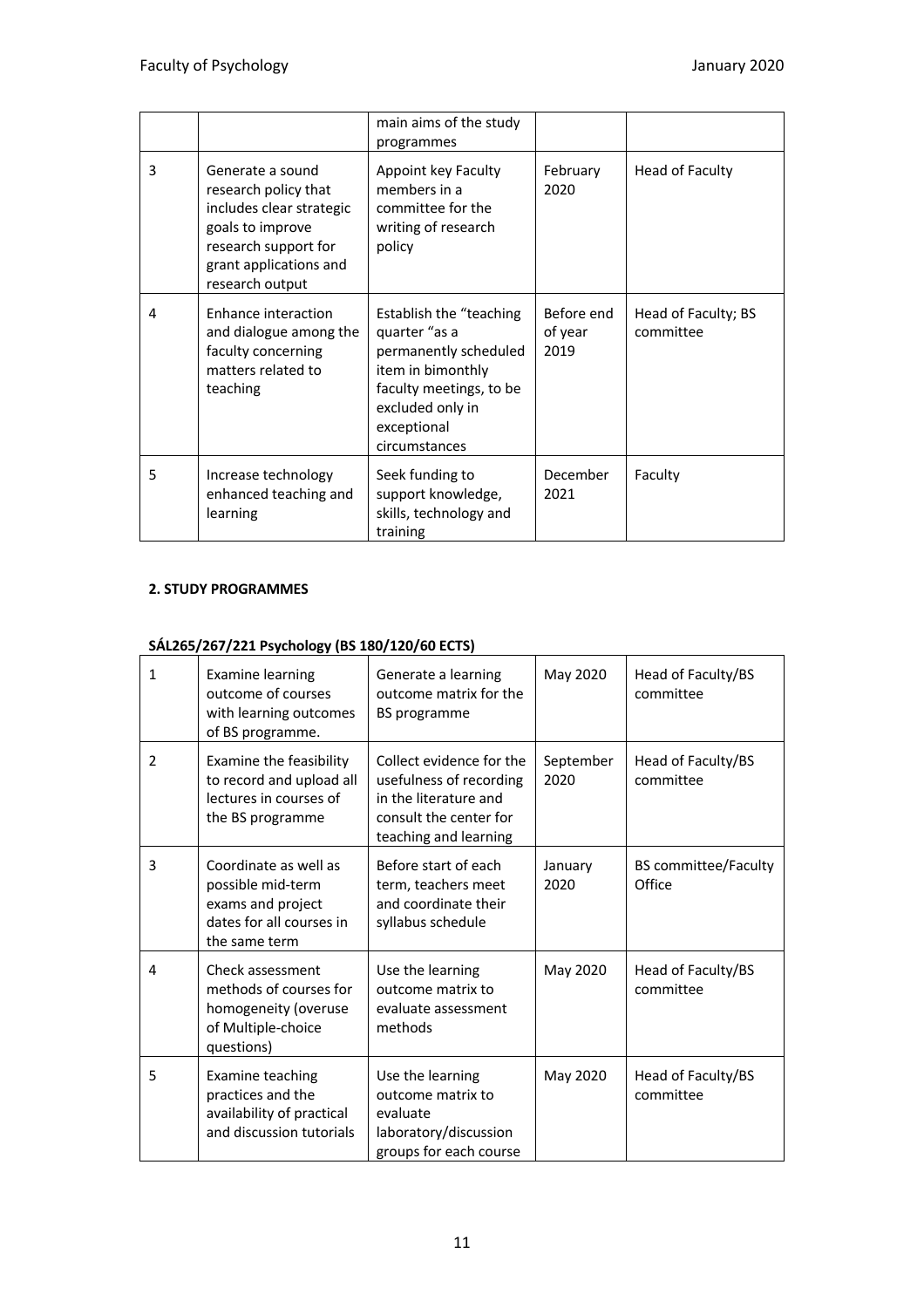| 6              | Improve the<br>communication flow<br>from Faculty to<br>students regarding<br>deadlines for BS Thesis,<br>timetables for<br>discussion and<br>laboratory tutorials | Revise the Faculty<br>website and enter<br>special site for<br>improved<br>communication                | March<br>2020   | Head of Faculty/BS<br>committee/ Faculty<br>office |
|----------------|--------------------------------------------------------------------------------------------------------------------------------------------------------------------|---------------------------------------------------------------------------------------------------------|-----------------|----------------------------------------------------|
| $\overline{7}$ | Improve information on<br>exchange studies                                                                                                                         | Enter a special site on<br>Faculty website with<br>information                                          | March<br>2020   | Faculty office                                     |
| 8              | Improve student<br>possibilities to interact<br>with teachers                                                                                                      | All teachers will have<br>published contact<br>hours (on Faculty<br>website)                            | January<br>2020 | Faculty Head/Faculty<br>office                     |
| 9              | Examine workload of<br>courses in the<br>programme                                                                                                                 | Use the learning<br>outcome matrix to<br>evaluate workload of<br>courses                                | May 2020        | Head of Faculty                                    |
| 10             | Review order of courses<br>within the program,<br>course content and<br>replications                                                                               | Use the learning<br>outcome matrix to<br>evaluate order, content<br>and replications<br>between courses | May 2020        | Head of Faculty                                    |

#### **SÁL444 Applied Psychology (MS 120 ECTS)**

#### **Specialties of Quantitative, School and Developmental and Social and environment**

| 1 | <b>Examine learning</b><br>outcome of courses<br>with learning outcomes<br>of BS programme. | Generate a learning<br>outcome matrix for the<br>MS programme                                                                                                          | May 2020          | Head of Faculty/MS<br>committee    |
|---|---------------------------------------------------------------------------------------------|------------------------------------------------------------------------------------------------------------------------------------------------------------------------|-------------------|------------------------------------|
| 2 | Evaluate feasibility for<br>more courses in the<br>programme                                | Use the learning<br>outcome matrix for the<br>MS programme to<br>evaluate need for more<br>selection of courses in<br>congruence with<br>financing of the<br>Programme | September<br>2020 | MS committee                       |
| 3 | Support graduate<br>student community                                                       | Organize more social<br>events and encourage<br>more involvement of<br>students                                                                                        | May 2020          | Faculty and student<br>association |
| 4 | Increase the number of<br>international students                                            | Improve the webpage,<br>offer more courses in<br>English                                                                                                               | September<br>2022 | MS committee                       |
| 5 | Examine and coordinate<br>the workload of courses                                           | Use the learning<br>outcome matrix for the<br>MS programme to                                                                                                          | May 2020          | Head of Faculty/MS<br>committee    |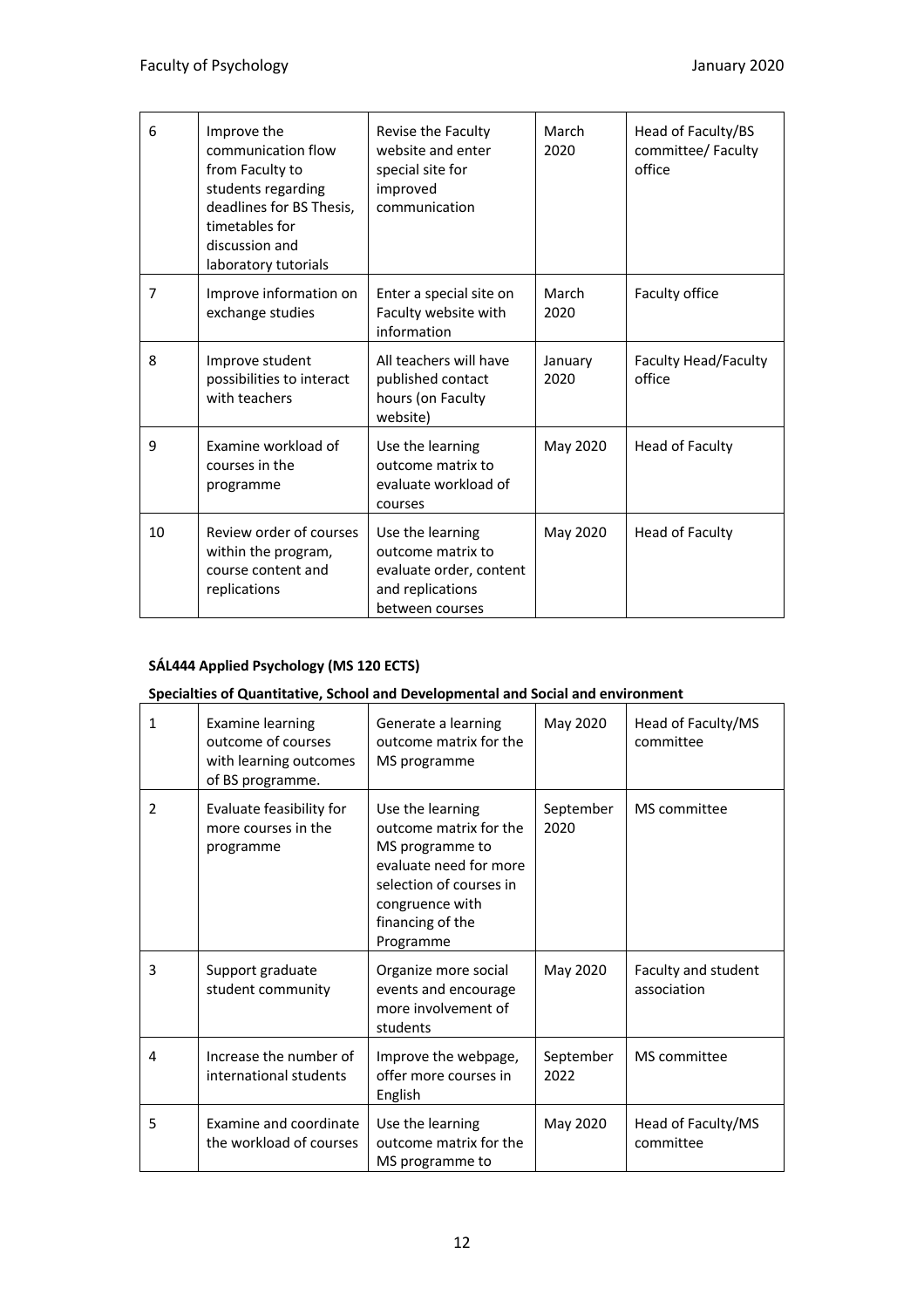|                                            | examine workload<br>between courses      |          |              |
|--------------------------------------------|------------------------------------------|----------|--------------|
| Develop learning<br>outcomes for MS thesis | Write learning<br>outcomes for MS thesis | May 2020 | MS committee |

#### **SÁL444 Applied Psychology (MS 120 ECTS)**

#### **Specialty of Clinical Psychology**

| $\mathbf{1}$   | <b>Examine learning</b><br>outcome of courses<br>with learning outcomes<br>of MS clinical<br>programme.                                                                             | Generate a learning<br>outcome matrix for the<br>MS clinical programme                                | May 2020          | Head of Faculty/MS<br>committee                             |
|----------------|-------------------------------------------------------------------------------------------------------------------------------------------------------------------------------------|-------------------------------------------------------------------------------------------------------|-------------------|-------------------------------------------------------------|
| $\overline{2}$ | Explore the<br>need/benefit for<br>external review of the<br>programme (content,<br>teaching, training)                                                                             | Discussion in MS<br>committee in clinical<br>psychology in<br>association with<br>Faculty             | September<br>2021 | Programme leader,<br>MS committee in<br>clinical psychology |
| 3              | Compare content of<br>adults vs.<br>child/adolescent track<br>in terms of topics<br>covered (e.g. clinical<br>neuropsychology) and<br>make relevant changes                         | Use the learning<br>outcome matrix to<br>compare contents of<br>clinical tracks                       | September<br>2020 | Programme leader,<br>MS committee in<br>clinical psychology |
| 4              | Secure responsibility of<br>and consistency in<br>courses not presently<br>covered by Faculty<br>members (e.g. clinical<br>neuropsychology, ethics<br>in psychological<br>practice) | Explore the possibility<br>to hire a new member<br>of Faculty to cover<br>clinical<br>neuropsychology | September<br>2021 | <b>Head of Faculty</b>                                      |
| 5              | Establish criteria of<br>content in intra- and<br>extramural internships                                                                                                            | Use the learning<br>outcome matrix to<br>improve intra-and<br>extramural internships                  | May 2020          | Programme leader,<br>MS committee in<br>clinical psychology |
| 6              | Develop assessment<br>procedure further for<br>clinical training in intra-<br>and extramural<br>internships                                                                         | Implement the use of<br>structured evaluations<br>of therapy skills                                   | May 2021          | Programme leader,<br>MS committee in<br>clinical psychology |

#### **SÁL561 Psychology (PhD 180**

| ۰, |  |
|----|--|
|    |  |

|  | Improve student<br>satisfaction with<br>facilities to 80% | Meet with student<br>representatives and<br>discuss the facilities<br>since the move in late<br>2018. Address any<br>subsequent concerns | Next two<br>surveys by<br>Social<br>Science<br>Research<br>Institute | Head of Faculty, Head<br>of Faculty Doctoral<br>Committee |
|--|-----------------------------------------------------------|------------------------------------------------------------------------------------------------------------------------------------------|----------------------------------------------------------------------|-----------------------------------------------------------|
|--|-----------------------------------------------------------|------------------------------------------------------------------------------------------------------------------------------------------|----------------------------------------------------------------------|-----------------------------------------------------------|